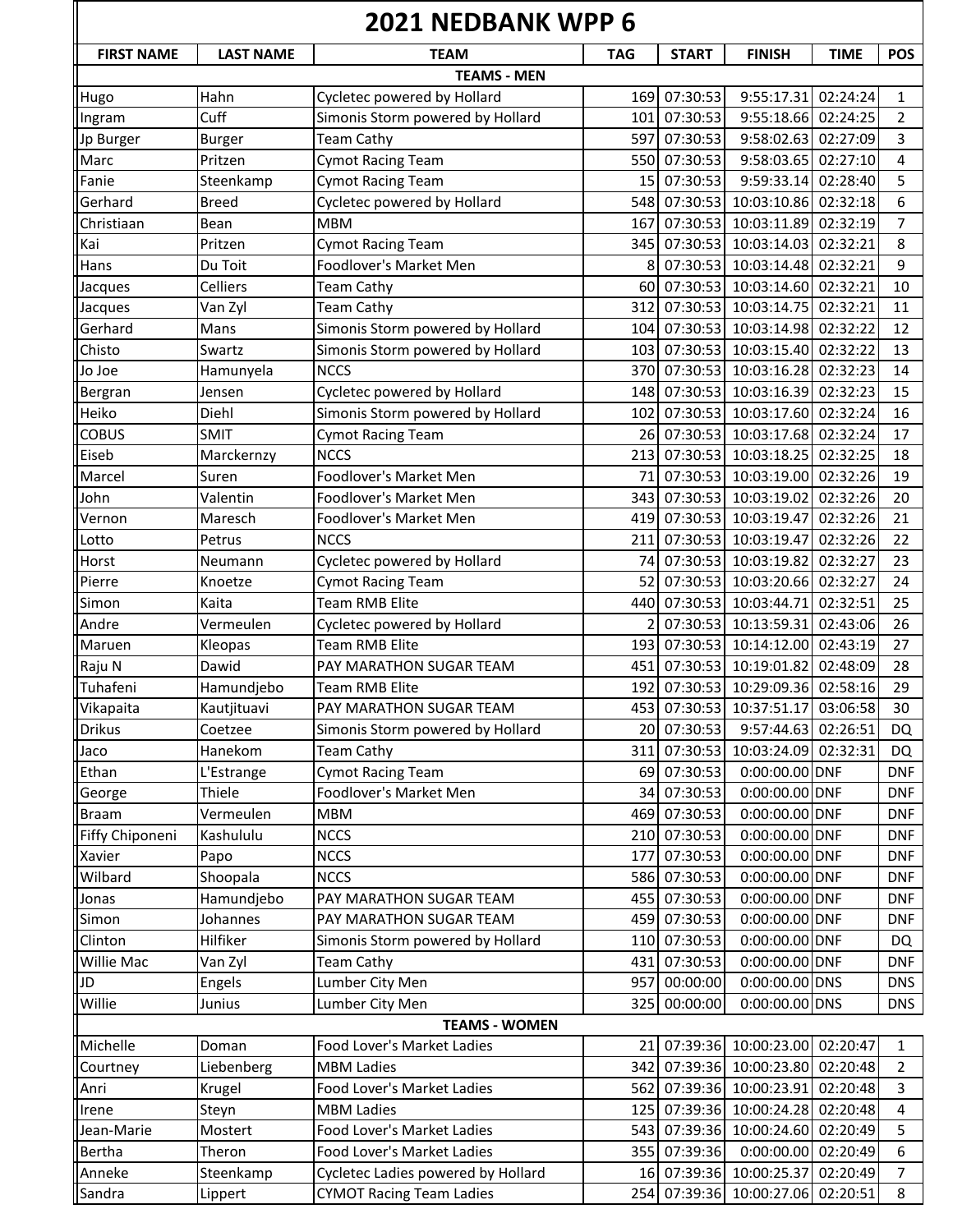| Risa           | Dreyer            | <b>MBM Ladies</b>                  |                 |                       | 429 07:39:36 10:00:27.54 02:20:52 |          | 9              |  |
|----------------|-------------------|------------------------------------|-----------------|-----------------------|-----------------------------------|----------|----------------|--|
| Zoe            | Mitchell          | Cycletec Ladies powered by Hollard | 226             |                       | 07:39:36 10:00:28.30 02:20:52     |          | 10             |  |
| Nicola         | Fester            | <b>CYMOT Racing Team Ladies</b>    | 462             |                       | 07:39:36 10:00:28.66              | 02:20:53 | 11             |  |
| Maike          | <b>Bochert</b>    | Cycletec Ladies powered by Hollard |                 |                       | 30 07:39:36 10:00:30.24           | 02:20:54 | 12             |  |
| Rina           | Engelbrecht       | <b>PSG Ladies</b>                  | 196             |                       | 07:39:36 10:00:43.44              | 02:21:07 | 13             |  |
| <b>Binette</b> | Klein             | Food Lover's Market Ladies         | 293             | 07:39:36              | 10:00:48.32                       | 02:21:12 | 14             |  |
| Silke          | <b>BEAN</b>       | <b>MBM Ladies</b>                  | 166             | 07:39:36              | 10:06:03.80                       | 02:26:28 | 15             |  |
| Cindy          | Rowland           | <b>CYMOT Racing Team Ladies</b>    | 61              | 07:39:36              | 10:37:16.02                       | 02:57:40 | 16             |  |
| Robyn-Lee      | Swartz            | Cycletec Ladies powered by Hollard |                 | 326 07:39:36          | 0:00:00.00 DNF                    |          | <b>DNF</b>     |  |
| Monique        | Du Plessis        | <b>CYMOT Racing Team Ladies</b>    | 5073            | 07:39:36              | 0:00:00.00 DNF                    |          | <b>DNF</b>     |  |
| Sonja          | Obholzer          | <b>CYMOT Racing Team Ladies</b>    | 496             | 07:39:36              | 0:00:00.00 DNF                    |          | <b>DNF</b>     |  |
| Adele          | Conradie          | <b>PSG Ladies</b>                  |                 | 116 07:39:36          | 0:00:00.00 DNF                    |          | <b>DNF</b>     |  |
| Lauren         | Davidson          | <b>PSG Ladies</b>                  | 559             | 07:39:36              | 0:00:00.00 DNF                    |          | <b>DNF</b>     |  |
| Ulande         | Viljoen           | <b>PSG Ladies</b>                  | 369             | 07:39:36              | 0:00:00.00 DNF                    |          | <b>DNF</b>     |  |
| Jana           | Von Backstrom     | <b>PSG Ladies</b>                  |                 | 328 07:39:36          | 0:00:00.00 DNF                    |          | <b>DNF</b>     |  |
|                |                   | Open Men (17+)                     |                 |                       |                                   |          |                |  |
| Christopher    | Du Plessis        |                                    | 128             | 07:34:13              | 9:45:38.16 02:11:25               |          | $\mathbf{1}$   |  |
| Allan          | Vivier            |                                    | 277             | 07:34:13              | 9:45:38.67                        | 02:11:26 | $\overline{2}$ |  |
| Adriaan        | Maartens          |                                    | 100             | 07:34:13              | 9:45:38.92                        | 02:11:26 | 3              |  |
| Jurgen         | Van Wyk           |                                    | 487             | 07:34:13              | 9:48:28.86 02:14:16               |          | 4              |  |
| Wynandt        | Gouws             |                                    | 63              | 07:34:13              | 9:48:29.34                        | 02:14:16 | 5              |  |
| Grant          | <b>Balie</b>      |                                    | 348             | 07:34:13              | 9:49:24.38                        | 02:15:11 | 6              |  |
| Hardus         | Nel               |                                    | 94              | 07:34:13              | 10:02:45.57                       | 02:28:32 | 7              |  |
| Nur            | Miller            |                                    | 875             | $\overline{07:}34:13$ | 10:36:17.63                       | 03:02:05 | 8              |  |
| Renando        | <b>Burger</b>     |                                    | 207             | 07:34:13              | 0:00:00.00 DNF                    |          |                |  |
| Niel           | Swanepoel         |                                    | 684             | 00:00:00              | 0:00:00.00 DNS                    |          |                |  |
| Abbas          | <b>Brenner</b>    |                                    | Rt32376         | 00:00:00              | 0:00:00.00 DNS                    |          |                |  |
| Ridwaan        | Heuvel            |                                    | RT353469        | 00:00:00              | 0:00:00.00 DNS                    |          |                |  |
| Abbas          | Naidoo            |                                    | Rt32377         | 00:00:00              | 0:00:00.00 DNS                    |          |                |  |
|                |                   | Master Men (50-59)                 |                 |                       |                                   |          |                |  |
| Louis          | Peens             |                                    | 382             | 07:34:13              | 9:46:02.48 02:11:49               |          | 1              |  |
| Nick           | Du Plessis        |                                    | 138             | 07:34:13              | 9:52:46.55 02:18:33               |          | $\overline{2}$ |  |
| Sarel          | Boshoff           |                                    | 432             | 07:34:13              | 9:52:50.00 02:18:37               |          | 3              |  |
| <b>ITiaan</b>  | Nel               |                                    |                 |                       | 90 07:34:13 10:02:45.65 02:28:33  |          | 4              |  |
|                |                   | Grand Master Men (60+)             |                 |                       |                                   |          |                |  |
| Hartmut        | Ruppel            |                                    |                 | 353 07:43:44          | 9:27:44.29 01:44:01               |          | 1              |  |
| Klaus          | Schade            |                                    |                 | 144 07:43:44          | 9:59:59.89                        | 02:16:16 | $\overline{2}$ |  |
|                |                   | Open Women (17+)                   |                 |                       |                                   |          |                |  |
| Melissa        | Hinz              |                                    | 359             | 07:34:13              | 9:45:23.91                        | 02:11:11 | 1              |  |
| Olivia         | Shililifa         |                                    | 447             | 07:34:13              | 10:15:26.97                       | 02:41:14 | 2              |  |
| Marsha         | Nel               |                                    | 92 <sub>l</sub> | 07:34:13              | 10:15:27.42                       | 02:41:14 | 3              |  |
| Ashanti        | Auchas            |                                    | 448             | 07:34:13              | 10:40:26.52                       | 03:06:13 | 4              |  |
| Michaela       | Ham               |                                    | 111             | 07:34:13              | 0:00:00.00 DNF                    |          |                |  |
|                |                   | Master Women (50-59)               |                 |                       |                                   |          |                |  |
| Janda          | Nel               |                                    |                 | 93 07:43:44           | 9:23:13.86 01:39:30               |          | 1              |  |
| Monika         | Grossmann         |                                    | 189             | 07:43:44              | 9:39:01.52                        | 01:55:18 | $\overline{2}$ |  |
|                |                   | Sport Men (19+)                    |                 |                       |                                   |          |                |  |
| Frank          | Klosta            |                                    | 545             | 07:43:44              | 9:27:34.66 01:43:51               |          | 1              |  |
| Ruhan          | Gous              |                                    | 479             | 07:43:44              | 9:27:36.79                        | 01:43:53 | 2              |  |
| Reino          | Greeff            |                                    | 397             | 07:43:44              | 9:27:42.68 01:43:59               |          | 3              |  |
| Mike           | Baartman          |                                    | 395             | 07:43:44              | 9:27:45.65 01:44:02               |          | 4              |  |
| Neil           | Dyason            |                                    | 446             | 07:43:44              | 9:43:15.21 01:59:31               |          | 5              |  |
| Johan          | De Beer           |                                    |                 | 316 07:43:44          | 0:00:00.00 DNF                    |          | DNF            |  |
|                |                   |                                    |                 |                       |                                   |          |                |  |
|                |                   |                                    |                 |                       |                                   |          |                |  |
|                |                   |                                    |                 |                       |                                   |          |                |  |
|                | Sport Women (19+) |                                    |                 |                       |                                   |          |                |  |